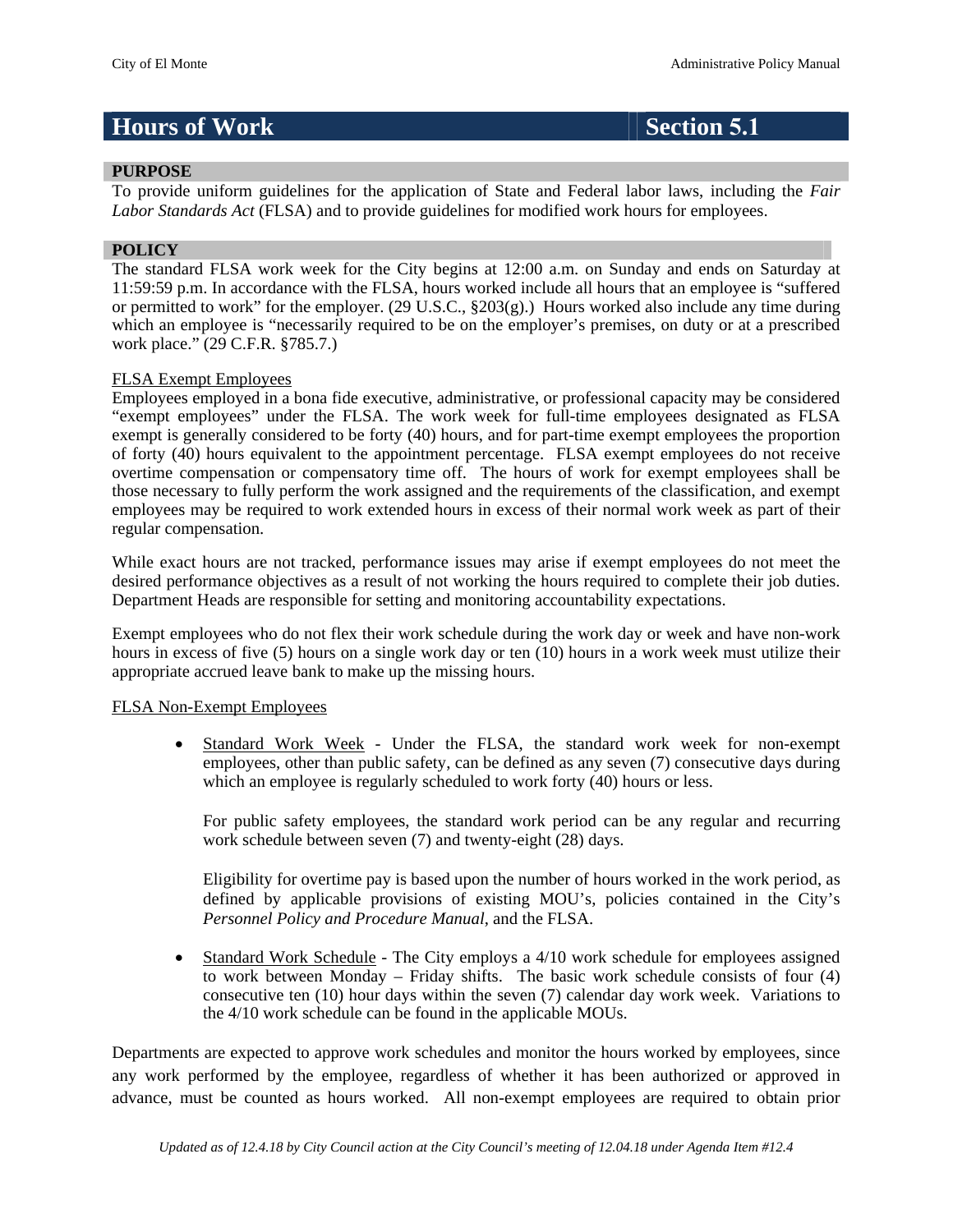approval before working any overtime hours. Under the FLSA, overtime hours are defined as any hours worked over 40 hours in the employee's standard work week. Employees that do not receive approval for overtime, prior to working the overtime, may be disciplined for insubordination in accordance with the City's policy for working unauthorized hours. A request for either a temporary or permanent modified work schedule is not considered a request for overtime. Requests for modified schedules as an accommodation because of a qualifying medical condition or worker's compensation injury should be made in accordance with the City's *Reasonable Accommodation Policy*.

Requests for a modified work schedule other than the standard work schedule of Monday through Thursday, 7:00 am to 5:30 pm (Administration) may also be allowed if it does not interfere with the operational and scheduling needs of an employee's department. All requests for a modified work schedule must be approved by the employee's Department Head, HR/RM Director, and the City Manager.

- Modified work schedules will only be approved as reasonable accommodation or when appropriate or necessary to meet operational needs of the City and effected department. Modified work schedules may be ended at any time based on operational needs of the department, subject to the terms of any applicable MOU and/or the completion of any applicable meet and confer process.
- A modified work schedule for full-time employees can be any combination of work days that allows an employee to be scheduled for forty (40) hours of work in an FLSA work week.
- The beginning of the work week may only be changed if the change is intended to be permanent and is not designed to avoid paying overtime. Once a different work week is established for an employee or group of employees by changing the beginning of the work week, it remains fixed regardless of the employee's work schedule.
- Departments considering a modified work schedule for employees should ensure the modified schedule meets the following criteria:
	- Office functions and activities will be adequately maintained,
	- Services will be available to the public between normal operating hours.
	- The modified work schedule will not impede organizational efficiency or require unnecessary overtime to maintain adequate office coverage.
	- The modified work schedule will increase organizational efficiency or the hours the office will be open to the public, encourage ride sharing and trip reduction, thereby reducing traffic congestion and car pollution, and/or increase employee morale.

Any changes to work schedules or modified work schedules shall be subject to the applicable provisions of the MOUs between the City and the recognized employee organizations and/or collective bargaining obligations.

## **OPERATIONAL PROCEDURE**

| <b>City Manager</b>    | Approves the standard work week for the City and deviations<br>therefrom.             |
|------------------------|---------------------------------------------------------------------------------------|
| <b>Department Head</b> | Recommends changes to the standard work schedule for approval<br>by the City Manager. |